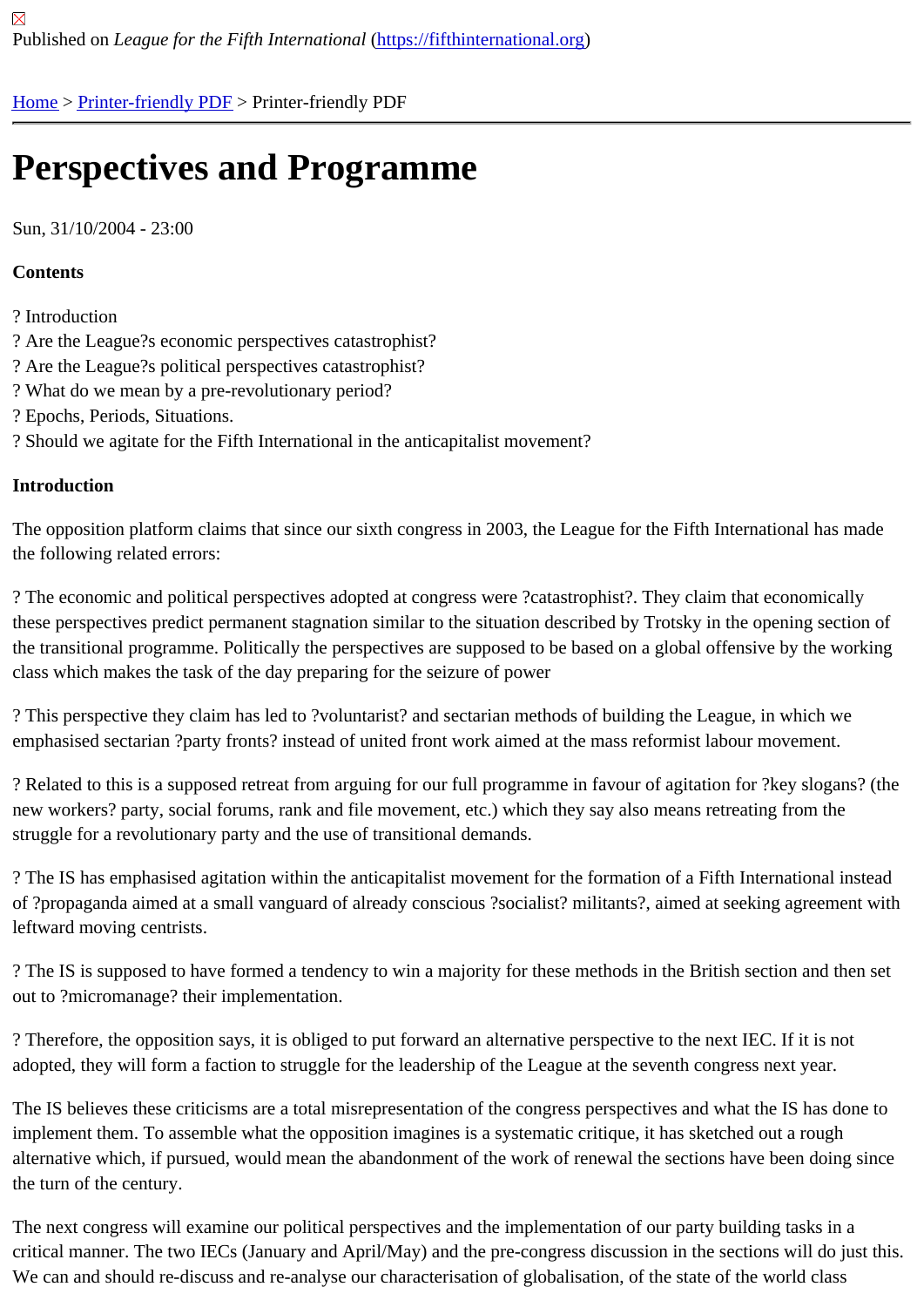struggle and the workers? organisations, and our own tactics. All we insist on is that the opposition recognises its leading members? responsibility for the development of this analysis and perspective and honestly account for their own desire to abandon it.

Until the June IEC ? i.e. until several months after their defeat at the British section?s conference ? the present leaders of the opposition developed no criticism of the last congress, the IEC?s decisions or the IS?s actions, either at the IEC meetings or in the national leadership of the British section. We believe that this opposition is in fact just trying to rationalise its perspectives, after the event, following the rejection of its positions at the last Workers Power (Britain) conference, when it tried to reverse WPB?s perspectives under the impression of a temporary downturn in the British anti-war and class struggle situation in 2004.

Up to this point even the opposition members who were recent or current IEC or IS members showed little or no interest in participating in the leadership of the League, let alone in leading it. For this reason we characterise this opposition as profoundly national centred, seeking in reality to say to the IS ?keep your nose out of our business.?

The IS never had any desire whatsoever to monopolise the leadership of the League or make it monolithic. Indeed at every IEC we have attempted to persuade the members of the minority to serve on the IS. We have never denied that their refusal to do so weakens the IS.

But we will not lightmindedly hand over the League to an opposition whose leaders have refused to play any serious role in a collective leadership and which, if they flesh out their present suggestions for a perspective, would undermine the League?s work.

We urge the opposition to abandon this self destructive course and participate as individuals in drafting the documents of the congress. If they do so we assure them of our cooperation.

# **Are the League?s economic perspectives catastrophist?**

?The perspectival method of the IS majority can be characterized as ?catastrophist?. That is, they argue that the period we are in is marked by the imminence of catastrophe ? economic and political crisis, inability of capitalism to expand, inability of bourgeois politics to continue containing the class struggle etc. All of this is because globalisation is exhausted and represents only a regime of stagnation and crisis? (Platform of the Opposition, point 7.)

If this is what catastrophism means, then the League is simply not guilty of it. We do not believe in an imminent catastrophe, in an imminent economic and political crisis, of the inability of bourgeois politics to ?contain? the class struggle (which presumably means to prevent revolution), or that globalisation is ?exhausted? or is ?only? a regime of stagnation.

The best the Platform can come up with to prove that the League has followed a catastrophist path is the following quotation from the perspectives of the Sixth Congress:

?With the turn of the century, we have entered a new period. Globalisation ? the latest phase of imperialism ? has exhausted most of its economic dynamism. It has entered a period of stagnation. US imperialism will try to defend and increase its world dominance. It will try to deepen globalisation under its rule. But it will come up against its inner limits, against the rise of imperialist rivals and, most important of all, against a growing, dynamic workers? resistance and anti-capitalist movement. In short, we are entering a pre-revolutionary period.?

The comrades helpfully rephrase and interpret this for us in the following way:

?that globalisation is a phase of acute imperialist economic and political crisis, that the working class and other movements are moving onto a generalised offensive as a result of this crisis that the task of the hour is building parties and the international in order to prepare for power in the period ahead.? (Emphasis added).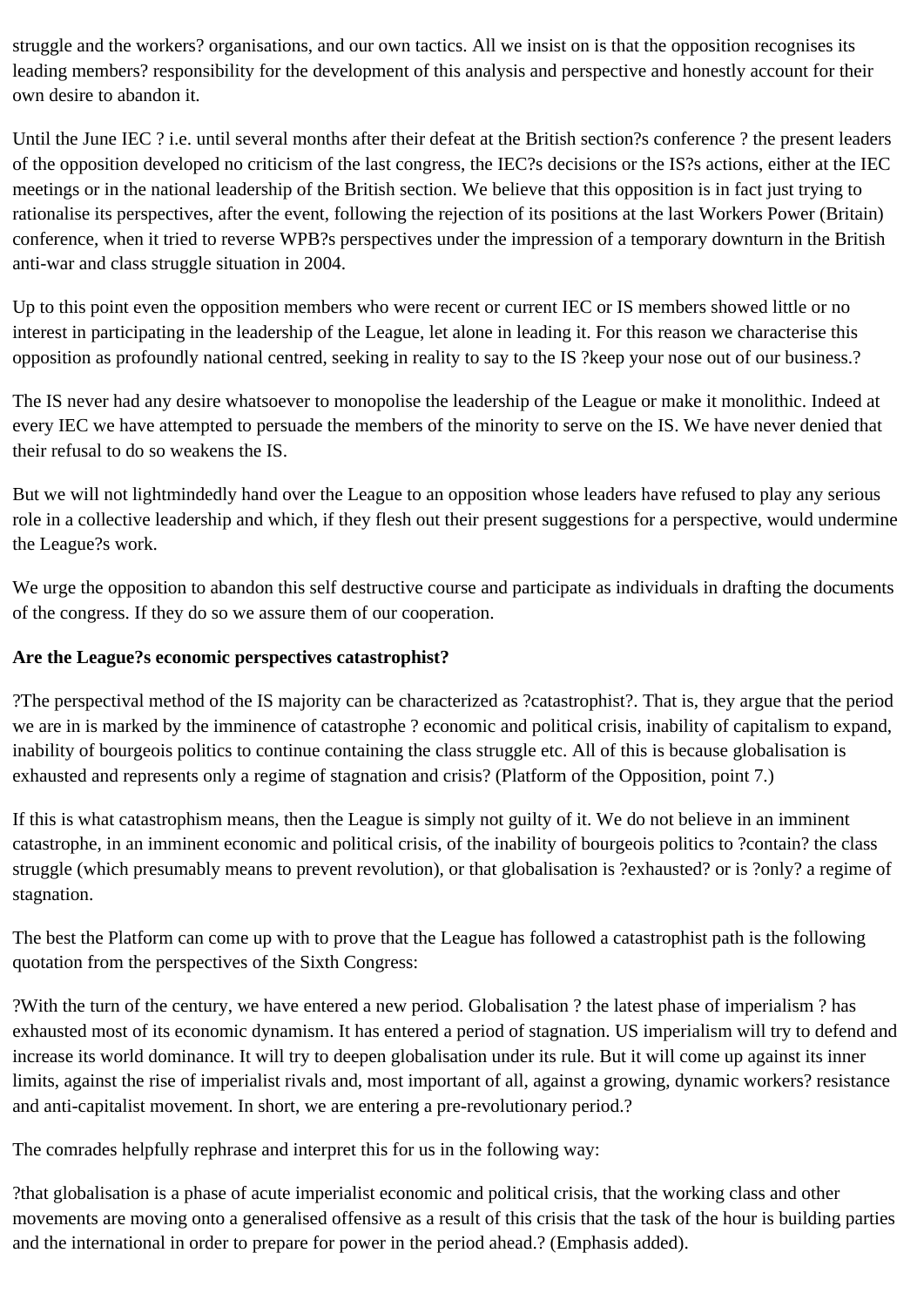The italicised words and phrases do not appear anywhere in the perspectives. Imminent and acute economic crisis; workers already responding with a generalised offensive; the necessity of ?preparing for power? NOW by building the party/international. All entirely bogus.

The documents passed at the Congress ? the International Perspectives and the Tasks for Building the League ? nowhere talk about an acute world economic crisis in the offing. They do talk of ?the structural crisis of overaccumulation gripping world capitalism since the 1970s?, but this is simply reiterating an analysis we have held for over ten years. In article after article you can read that globalisation and neoliberalism represent an attempt by the leading forces of the imperialist bourgeoisie to overcome the tendency to stagnation at the core of the system, by means of a neoliberal offensive aimed at the social gains of their own working classes, and the opening up of the semi-colonial and former Stalinist states to the export of capital by their giant corporations.

This includes a relentless attempt to raise absolute and relative surplus value at home (extend working hours and lives and introduce new technology to boost labour productivity) and to relocate production in areas of cheap labour where super-profits can be realised. This process fully explains the long term stagnating real wages in the USA, the assault on workers? ?social wage? in Europe, offshore location and the huge increase in investment in China, the rapid growth of a capitalistically exploited proletariat in China and south east Asia. None of these features have been denied by the IS. On the contrary they are part and parcel of our analysis of globalisation as the latest and highest stage of the imperialist epoch. They are an expression of fundamental features of the epoch.

The International Perspectives do say ? and this is their most angular formulation ? that ?Globalisation ? the latest phase of imperialism ? has exhausted most of its economic dynamism. It has entered a period of stagnation.?

But subsequent discussion at the IEC clarified this formulation. It made clear that what we are talking about is not a situation of constant stagnation (an impossibility given the continued cyclical movement of capitalism in all periods) but a period that displays a tendency to stagnation.

Certainly the next Congress will re-examine this and other formulations about the global economy and doubtless there will be many differing views. But no-one should doubt that the League today is well aware that the world economy is not stagnant. After all, our most recent set of perspectives (January 2005) make this absolutely explicit:

?The world economy is in the upswing of the business cycle ? an upswing that could still last another two years or more. This upswing is uneven and unsynchronised ? especially as between continental Europe and the United States. The sustained fall in the value of the dollar against the Euro acts to depress EU exports and depress the cyclical recovery there. The US has certainly experienced a feverish upswing: the EU a low and slow recovery.?

We believe that the tendency to stagnation is a matter not of dogma but of scientific analysis. This does not mean permanent, unchanging low or no growth but a tendency across cycles to declining growth rates. It is important to our perspectives because we consider that it explains the aggressive and destabilising actions of US imperialism and its allies.

Precisely in order to escape this tendency, imperialism is driven towards the well known countervailing tendencies (intensification of the exploitation of labour, reduction of wages below their value, cheapening the costs of the means of production, foreign trade, etc.) This can be seen on a huge scale precisely in the export of capital to China, India, Eastern Europe, etc. It can be seen by the dominant trends in the international treaties, agreements, programmes and decisions of the IMF, World Bank, WTO, EU and FTAA, etc. It can be seen too in the military actions of the USA designed to seize raw materials and force open markets by pressure and if need be by war.

If there were no stagnation tendencies at the heart of the system ? in US, Western European and Japanese industry ? there would be no objective impulse to this huge outflow of capital and the political and military aggressiveness to facilitate and protect it.

This is all part and parcel of our longstanding analysis of globalisation; the Sixth congress documents in no way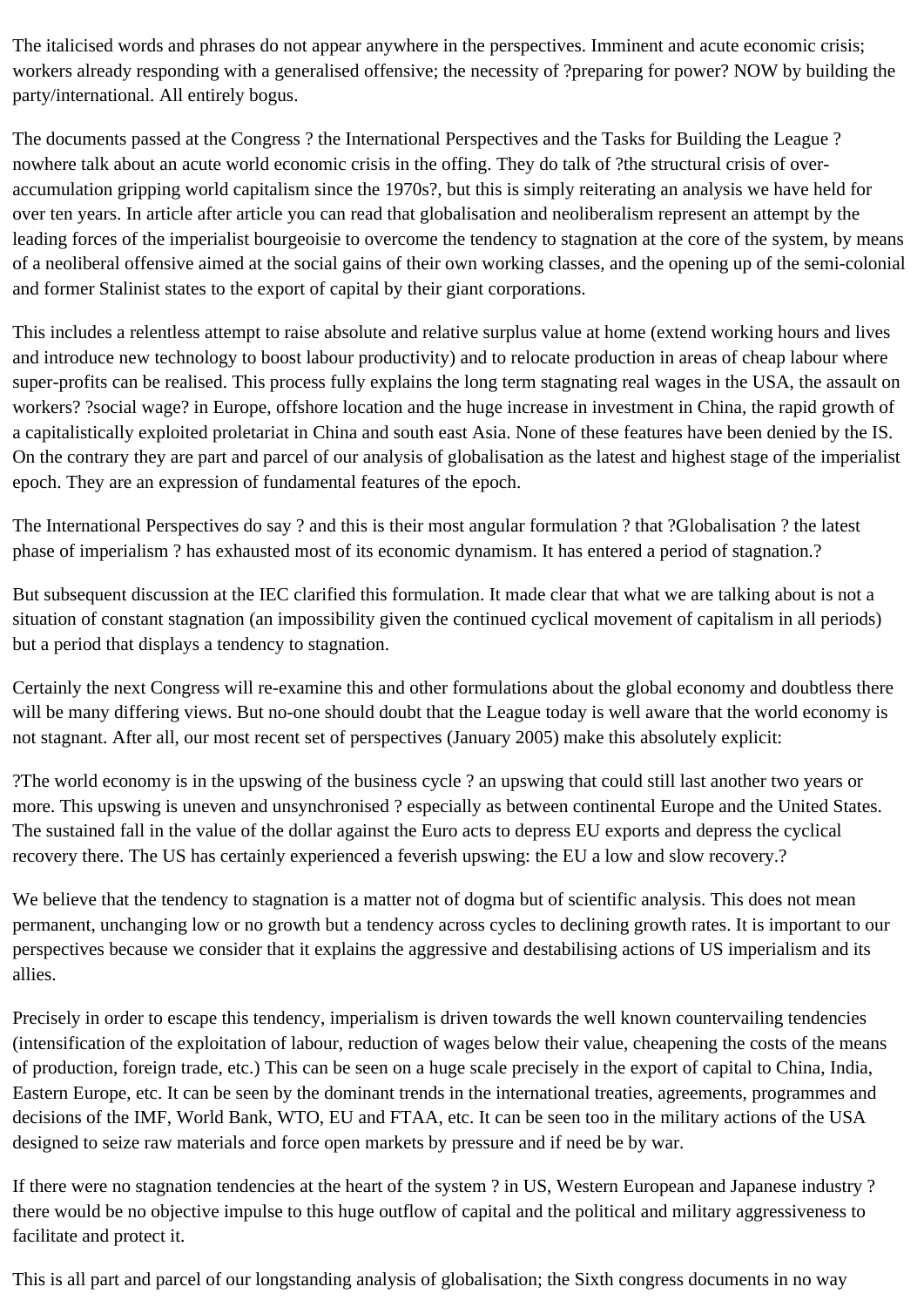contradict it. Contrary to the Opposition Platform?s claims, the perspectives we adopted never talk of an imminent catastrophic breakdown. And far from underestimating the hegemonic strength of the USA and the weakness of its rivals as the Opposition claim, we said:

?Nevertheless US hegemony is so strong that it can avert any open and direct challenge to its power. Therefore the international bourgeois order ? while tensions are increasing ? is not under the immediate threat of breakdown.?

If the Opposition call this catastrophism then they are using the term in a way we have never done before. Worse, for them, they will have to convict most of our publications ? most recently the anticapitalist pamphlet written in summer 2004 ? of this crime. In the chapter on globalisation (p10) the final crosshead asks ?Has Globalisation Peaked?? The answer the article gives is plainly yes.

?Since the OECD accounts for the vast majority of global output and investment clearly the engine of globalisation has stalled.?

Is this formulation less ?catastrophist? than the phrase the opposition seizes on to prove our catastrophism, that it ?has lost most of its dynamism??

The pamphlet then quotes with approval Robert Brenner ? a US-based Marxist political economist ? in support of this statement:

?Against this background of system-wide stagnation, the impetuous growth of US debt, in combination with a soaring dollar, became the central motor driving the world economy. Simply put, since the early 1980s the system has moved forward by way of the expansion of the US current account deficit, leading to the piling up of ever greater US liabilities to the rest of the world on the one hand, and the increase of over-capacity in the international manufacturing sector on the other.? (The Boom and the Bubble, Verso 2002)

The chapter then concludes with a question, ?Will we see a return to the rapid rates of growth in international trade and investment that characterised the 1990s?? Again the answer is no: ?it is very unlikely to reach anything like the scale of 1995 ? 2000.?

It ends with the prediction that ?a sustained and deep recession in the US would turn de-globalisation from a threat to a reality.? De-globalisation ? shrinkage of the world market into regional or even national boundaries ? would mean not just stagnation but actual shrinkage of the productive forces.

Is our analysis of globalisation catastrophist? No. But if you think our International Perspectives are catastrophist, then you certainly must convict the above analysis of the same crime. As many comrades will realise the author, Keith H, is signatory and presumably a co-drafter of the Platform of the Opposition. If Keith has changed his mind about the League?s long term analysis since joining the tendency that is his absolute right. But to characterise the majority as catastrophist for expressing to the selfsame views he held as late as February of this year will not do.

We can ask Keith H directly. Before your recent change of position, did you believe that ?the period we are in is marked by the imminence of catastrophe ? economic and political crisis, inability of capitalism to expand?? Our memories tell us you did not. Nor did we. So why now accuse us of these things simply for holding to what was until recently our common viewpoint?

It should be the first duty of a Marxist who believes she or he has made important errors to undertake some intellectual house-cleaning first. Other people can then bear these errors in mind when assessing any ?new theories? offered ? and in considering the qualifications of the theorist too.

In summation: our economic analysis remained unchanged from previous congresses: globalisation has not succeeded in fundamentally altering the period of what we have variously described as depressed accumulation or a tendency to stagnation. This is a position that we all accepted up to this year, along with most self-styled Marxist political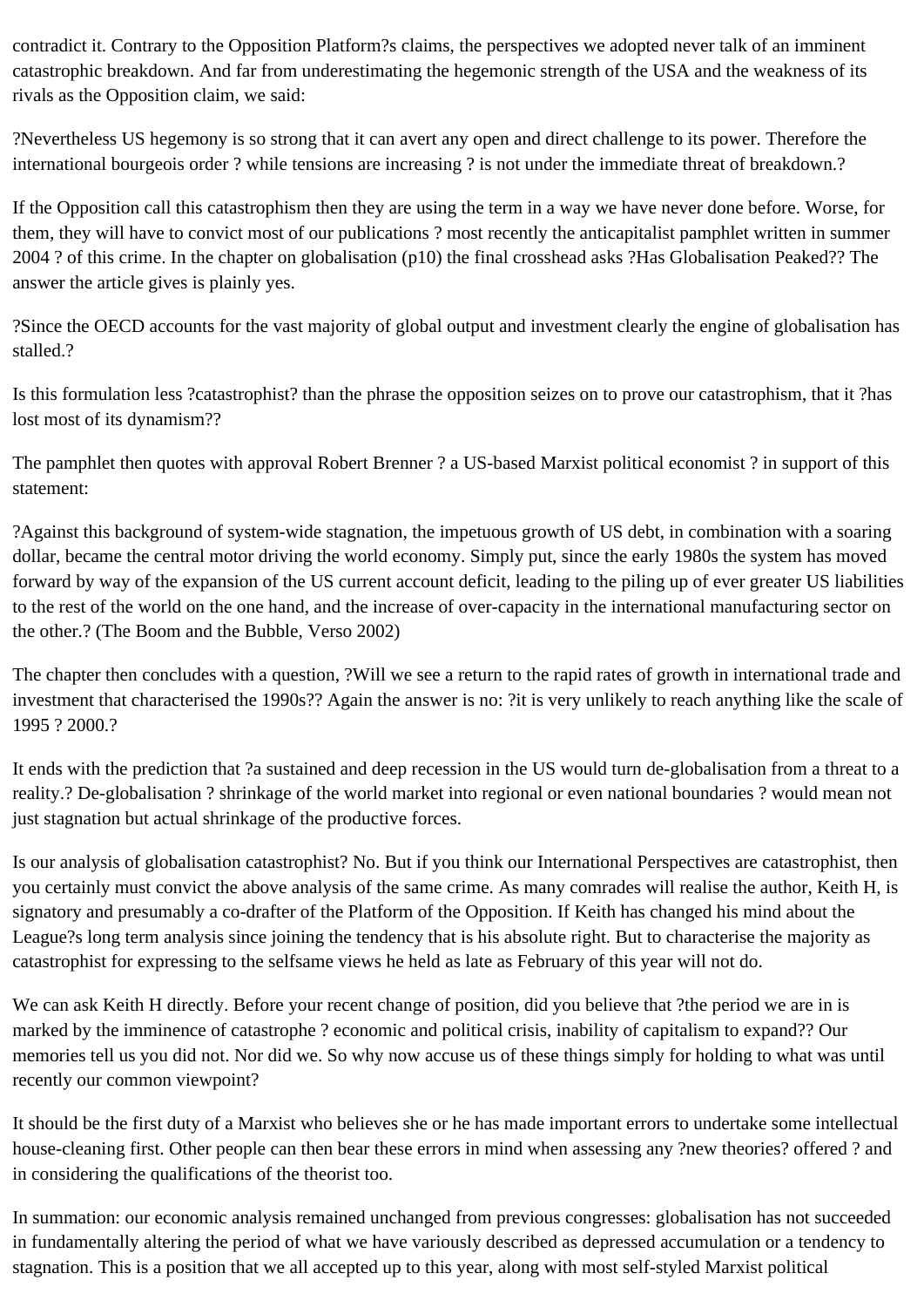#### economists.

This is a scientific question ? i.e. one to be decided on the basis of serious theoretical work, including evidence. This evidence must not simply cite Chinese growth figures, or US and UK growth figures for half a cycle. Eclectic and impressionistic methods will yield only a ?Marxist? version of the faddish official optimism of the bourgeois ideologists.

And there is another good test of economic perspectives. It is one implicit in every section of Lenin?s book Imperialism. How well do economic perspectives explain and account for political developments? Here too we can see whether the catastrophism the opposition claims to have discovered is a reality or a scarecrow.

#### **Are the League?s political perspectives catastrophist?**

?Are workers and anticapitalists moving into a generalised offensive?? asks the opposition platform, heavy with irony.

No, they are not. But nowhere have we said they are ? not in the documents of the Sixth Congress, nor in any later resolutions of the IEC or IS.

This is just another fabrication. What we actually talk about is the opposite ? a ?bosses? offensive? against workers? social gains. This offensive has been going on at a global level since the launch of neoliberalism under Thatcher and Reagan.

In the semi-colonial world it used the stranglehold of debt to force through IMF austerity programmes and massive privatisations, multilateral and WTO-led drives for ?free trade?, i.e. opening up to imperialist multinationals. In mainland Europe and Japan it took the form of repeated attempts to introduce free market, neoliberal policies in all spheres. All of these elements of the offensive are in full flow today, with the Lisbon Agenda, with Koizumi?s recent victory on a ?reform? programme, with the Hong Kong conference of the WTO in December, with the USA having gutted the multilateralist alternative at the UN?s 60th Anniversary Assembly.

What we do emphasise, and what the opposition systematically belittle, is the movement of resistance to this offensive: the repeated defensive struggles.

The opposition accuse us of talking up every struggle no matter how minor and talking down every defeat or problem no matter how major. Until we read this charge, the thought of doing either had never even occurred to us. But since we are accused of this, we feel bound to recount the real struggles of the last years to show that talk of worldwide resistance to the bosses? offensive is neither fanciful nor ?catastrophist? but a straightforward statement of truth.

Since the Zapatista rebellion in Mexico 1994, we have seen the emergence of a movement rejecting the new ?neoliberal consensus?. Similar to the period of re-composition in the mid-to-late 1960s, we experienced a radicalisation of youth, a rebirth of anarchism and libertarianism, a focus on direct action and anti-corporate activism.

The movement erupted onto the world stage at the Seattle protests in 1999. From this point to the autumn of 2001 a whole series of summit sieges held centre stage. REVOLUTION and the League?s section got stuck into the direct action at all the major mobilisations. Then, at the G8 meeting in Genoa, the murder of Carlo Giuliani prompted a mass expression of solidarity from the Italian workers? movement at ?their? demonstration the next day and over the weeks which followed.

This coming together of the workers? and anticapitalist movement was historically significant. In Italy social forums erupted in every town and city to organise this new ?social movement?. The turning of the working class to this movement was a natural and organic product of the attacks of globalisation that suppressed and dismantled workers? rights and social privileges. It was no accident then that the European Social Forum was born in Florence in November 2002. It was overwhelmingly dominated by the organisations, trade union and political, of the Italian labour movement and the radical left. The ban on political parties partly hid this fact but in the evening rallies, on the last day and on the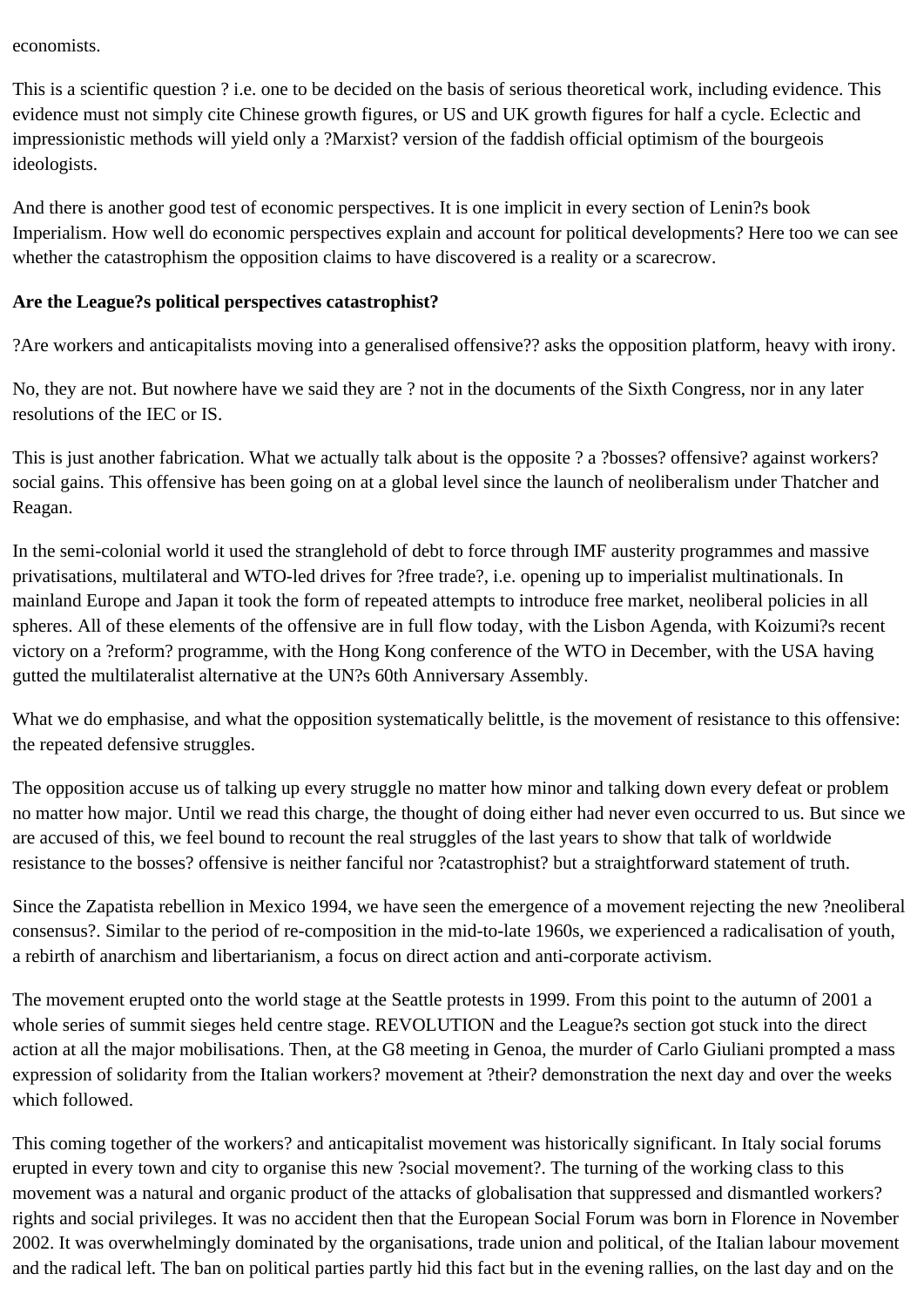million strong demonstration, this was obvious.

In the years that followed, the mainland of Europe saw waves of strikes, days of actions and demonstrations. Just as it was social forums in Italy so it was coordinations in France that pulled together theses actions. Nor was it simply a matter of Europe. In Latin America indeed things were far more revolutionary. The popular assemblies in Argentina in 2002, the coodinadoras in Bolivia in 2003, and the antiprivatisation forums in South Africa in 2004, all indicated that this resistance was seeking new and more flexible forms of organisation. It was a symptom too of the crisis of leadership caused by the profound rightward move of reformism in all its variants (bourgeois populist, social democratic and Stalinist) in the early and mid-1990s.

The vast majority of the major social democratic parties had signed up to the neoliberal consensus demanded by the capitalists, creating a vacuum and crisis in the political representation of the working class movement.

But do we only point to the ?positives? and refuse to face up to problems, weaknesses, obstacles? Not in the least ? this is another misrepresentation of the Opposition. Did we downplay or deny the rise of a new reformism in the worldwide antiglobalisation/anticapitalist movement? No, on the contrary, we predicted it, we analysed it, and, as soon as it started to emerge, we fought it.

We predicted that, if we were successful in drawing the workers? movement into the anticapitalist movement, this would increase the strength of reformism. After all we could not expect that workers would leave their existing leadership at the door. Thus, over the years since the ESF and the World Social Forum got going, as it became more mass in character, we saw a weakening of anarchism and libertarian populism within the movement. This was because:

a) anarchists often rejected the ?authoritarian? character of centralised working class organisations, and isolated themselves from the movement; and

b) the economic crisis and upheaval in Argentina exposed the ?change the world without taking power? approach as hopeless and impractical.

Throughout the development of the World and European Social Forums we have seen a simultaneous broadening of the movement but also a strengthening of reformism within it, because the forces that turned to it brought with them their reformist politics. We predicted this. The centrists failed to challenge them and create a revolutionary pole of attraction offering an alternative strategy. This is what we describe in A rough guide to the anticapitalist movement (both in its 2001 and 2004 editions) as the ?past gripping the present?, i.e. the degenerate fragments of the first four Internationals are all present within this global movement.

As the September 11 attacks took place, the movement was faced with the task of building a global opposition to the war on terror, a task that reached its climax with the February 15 demonstrations called by the World and European Social Forums. The fact that this mass mobilisation could not translate itself into mass political strike action was an expression of its reformist leadership. This is what the sixth congress characterised as ?a crisis of leadership of the working class movement i.e. a crisis of non-revolutionary leadership?.

In Britain, where the antiwar movement had been so big, its defeat did create a conjunctural downturn in the struggle. It is also true that the fact that Britain?s working class had had their neoliberal counterrevolution much earlier meant the workers movement remained in a period of recovery from these defeats, not as in much of Europe, where they were not defeated but were nevertheless on the defensive from attacks. However, the movement did not go away and the European Social Forum brought together 20,000 activists in October 2004.

The G8 in Britain this year has seen a mass demonstration of 200,000 organised by Make Poverty History, who are on the extreme right wing of the anti-globalisation movement, and a conference of 5,000 or so more radical activists, followed on the day the summit opened by 15,000 taking part in the protests organised by the centrists and anarchists. Even the 20,000 who mobilised on 24th September in London indicated a movement confused and disoriented by the London bombings and the centrists? misleadership but far from dead. In the USA however the antiwar movement took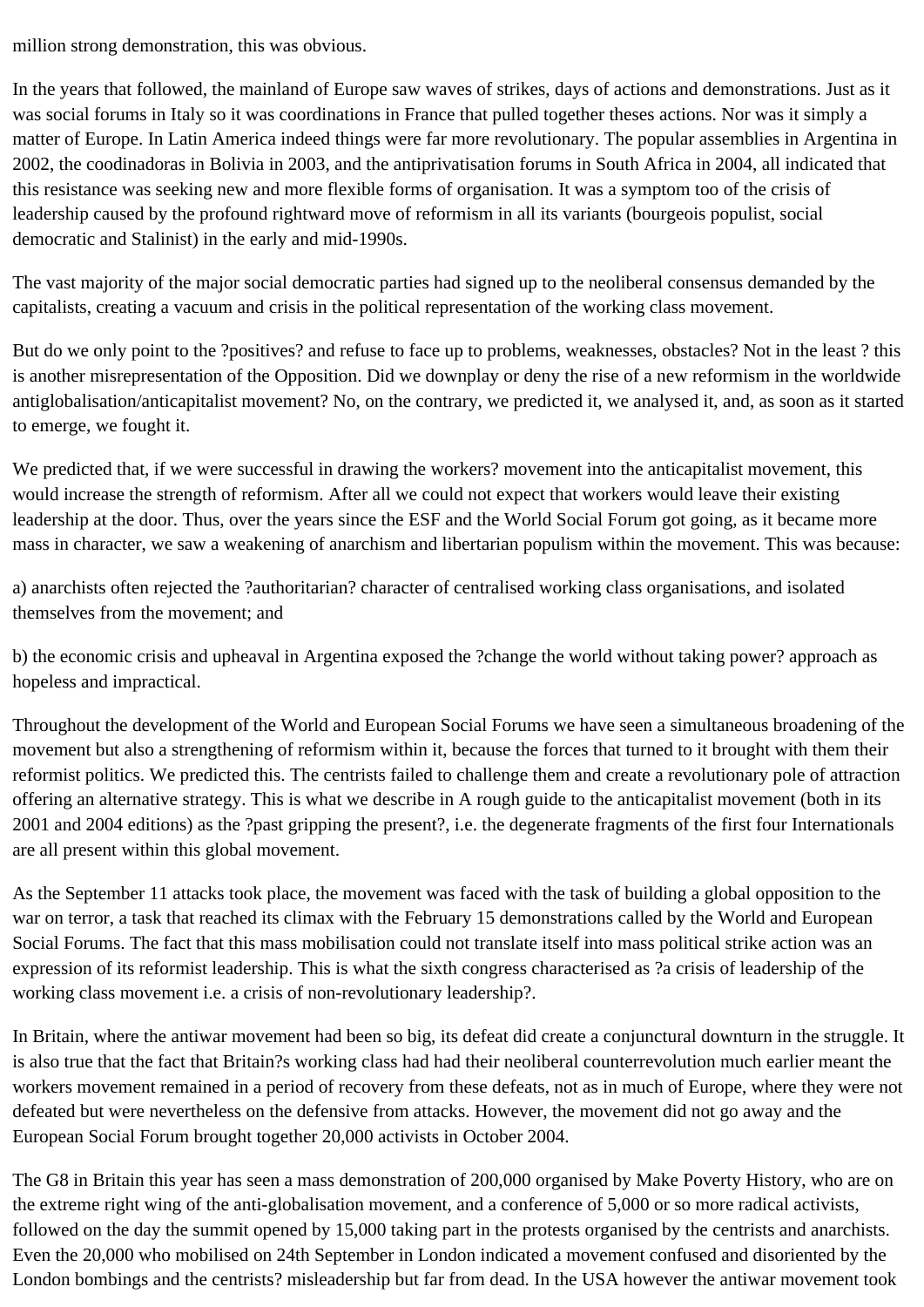up the issues of racism and poverty exemplified by Hurricane Katrina and produced the biggest demonstrations since before the war began.

In short, the movement in Britain, let alone in the world, has by no means gone away nor been strategically defeated as the opposition suggest. In the UK it is not as strong or as militant or as integrated as the movements in Italy, Spain, France, let alone Latin America. But it is not non-existent. The opposition?s refrain ?there is no anticapitalist movement in Britain? or ?there is no organised anticapitalist movement in Britain? are both false. But its level of organisation must rise ? which is why the majority have insisted on the importance in the present situation of slogans designed to achieve just that.

Internationally, the World Social Forum has got bigger in each of the last four years, reflecting this broadening and increasingly mass character of the movement. But of course, here too, the acute crisis of leadership presents itself. The PT-dominated international council of the WSF does all it can to block the WSF becoming an organising centre of resistance to neoliberalism and war. Two similar but still reformist challenges to the PT have emerged out of the World and European Social Forums to address this programmatic impasse. The ?Consensus of Porto Alegre? and the ?Charter for Another Europe? are both very reformist in essence.

In Latin America the alternatives are far more radical but also more populist. We have seen successive revolutionary crises in Bolivia (2000, 2003, 2005). In Venezuela Chavez?s calls for ?socialism?, his hosting of next years WSF of the Americas, his calls on the WSF to ?develop a strategy for power?, his call for ?a new International? have had a radicalising effect, for all his social democratic politics and Bonapartism.

The French No Campaign and the German Linkspartei (along with Rifondazione Comunista) are developing a reformist political alternative out of the movement. Its programme is very limited and very timid indeed compared to the left reformism of the 1970s and 1980s, but it has also attracted real forces in the vanguard of the working class.

Unlike the 1970s and 1980s, however, these political alternatives have, in Europe and Brazil, forced real ruptures with social democracy. The gaining of a Respect MP, and the expulsion of the RMT and disaffiliation of the FBU from Labour; the formation of the Linkspartei; the split in the French PS, and the electoral gains of LO/LCR; the formation of P-Sol. They arise from both the strength of the movement from below (to force left leaders to break with the parties of government), and the weakness of the vanguard of that movement (to complete the break with reformism). They are profoundly dialectical phenomena.

In short the political ferment and debate of the new century is taking place within and around this movement. We will neither adapt to its politics nor turn our back on it.

We will do what we have been doing since 2002: fight within this movement for a revolutionary strategy that can bring the working class to power. This is what the sixth congress meant when it says our task is to prepare the working class for power. This perspective was embedded in our programme From Protest to Power, passed by the sixth congress and accepted by everyone at the time.

When the opposition suggest that we are calling on workers to prepare for an imminent struggle for power, this, like their claim of economic catastrophism, is nonsense. Where, when have we ever said such things outside of a revolutionary situation like in Bolivia? Preparing the working class for power means arguing for it as a necessity in the major struggles of today, the need to end of the rule of capital, to halt the neoliberal onslaught. In short, we are fighting for the radical, working class, youthful forces within this movement to adopt our action programme. We have never for a minute suggested that the Bernard Cassens or Chico Whitakers will do so. In fact we said the opposite.

We should continue to challenge this neo-social democratic reformism by putting forward a revolutionary action programme, fighting for the mass militant action that can turn this globalised offensive of the bosses into working class offensive against them and fighting for this movement to build new working class parties as party of a new world party of social revolution.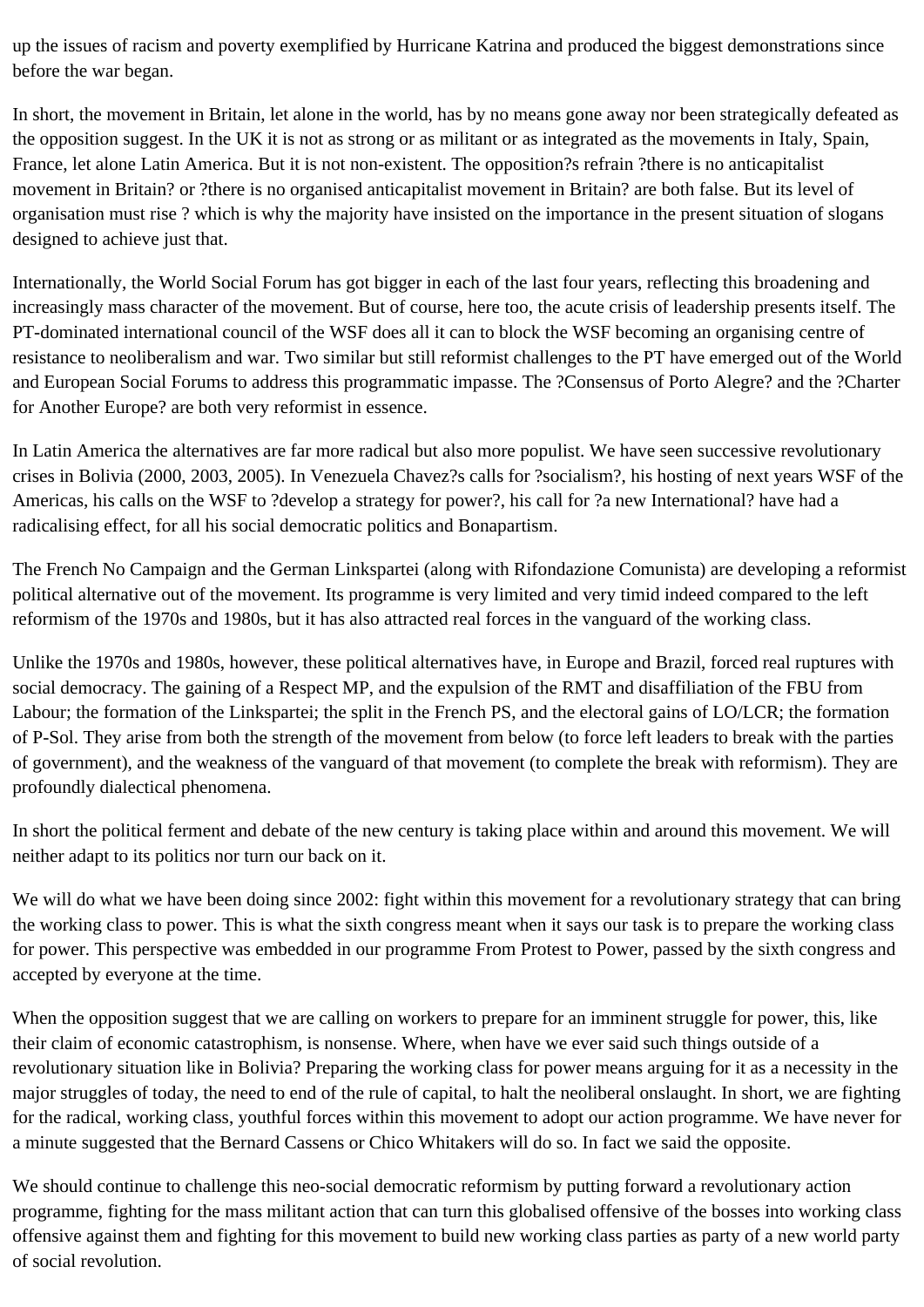#### **What do we mean by a pre-revolutionary period?**

?We are sure that the comrades will say that we are exaggerating their characterisation and that the term ?prerevolutionary period? is not the same as saying that we are either in a pre-revolutionary situation or revolutionary situation. But this is to play with words. The key to understanding the IS error is not their distinction between ?period? and ?situation?. The error is their use of the term ?pre-revolutionary?.? (Platform of the Opposition)

Does this represent honest confusion on the part of the comrades? Alas no. It is an attempt to deliberately confuse. Precisely because of the success of our work over the last three or four years, many new comrades will not know of the discussions we had on these issues in the 1980s and 1990s. Indeed as late as 2003 we discussed this question at the congress in commission.

In fact Martin and Michael drafted a background paper for the draft programme discussion analysing what the various terms we were using meant. The following is its definition of pre-revolutionary period: ?A pre-revolutionary period has as its basic objective prerequisite conditions: (a) the economic base of capitalism no longer gives space for an overall improvement of the living conditions and security (employment, real wages, social welfare) of the exploited classes and where they are regularly threatened with actual decline; (b) the ruling class is divided as to how to deal with this, some seeking a solution by a severe attack on the exploited classes and/or their capitalist rivals, others to shift things in their favour by class collaboration or multilateral agreements. Its basic subjective condition is (c) that at the same time potential forces for the challenge of capitalist rule enter the [fray?]. The dynamic of economic and political clashes and challenges intensify and lead to repeated upsetting of the former class equilibrium ? such as strike waves, the threat of war, actual wars and revolutions. Last but not least is (d) the role played by the crisis of proletarian leadership.?

It is far from ?playing with words? to distinguish periods from situations; this is something our tendency has always sought to do. It is worth clarifying what we mean by epochs, periods and situations here, to avoid confusion and answer the opposition?s misrepresentation.

First, on the longest scale, we are living in a revolutionary epoch: the imperialist epoch of wars and revolutions. Capitalism has reached a stage of development in which the contradictions between the forces of production (socialised labour) and the relations of production (private ownership) pose a deadly threat to the further development of humanity.

Revolutionary periods are typical phases in the imperialist epoch. They consist of a series of revolutionary situations, where the capitalist economy suffers severe breakdown, the ruling class is divided as to how to deal with this, and the working class is unable and unwilling to continue to submit to its continued exploitation under such conditions. For such a revolutionary situation to actually become a revolution requires revolutionary action by the masses and the emergence of a leadership capable of taking them to power.

Obviously such revolutionary periods and situations are not ever present in the imperialist epoch. If the working class and its allies do not find a revolutionary leadership, then the situation will either return into a non-revolutionary one or a counterrevolutionary one (?dictatorial? or ?democratic?). If many such defeats are suffered, as was the case between 1923 and 1939, then even the most profoundly revolutionary period will be ended. Severe destruction of productive forces, strategic defeats of the working class, the establishment of a new division of the world amongst the imperialist powers can then allow a sustained period of the expansion of the productive forces (e.g. 1945 ? 1970).

This then opens space for a counter-revolutionary period, in which class rule can be stabilised and countervailing tendencies allow capitalist expansion for some time. These countervailing tendencies will, in the end, only lead to renewed sharpening of the fundamental contradictions when the tendency to breakdown makes itself felt sharply again. But this may not immediately lead to a revolutionary period. A transitional period between a non-revolutionary period and an openly revolutionary one is possible, even probable.

Such periods are transitional and pre-revolutionary periods, still marked by past defeats of the working class and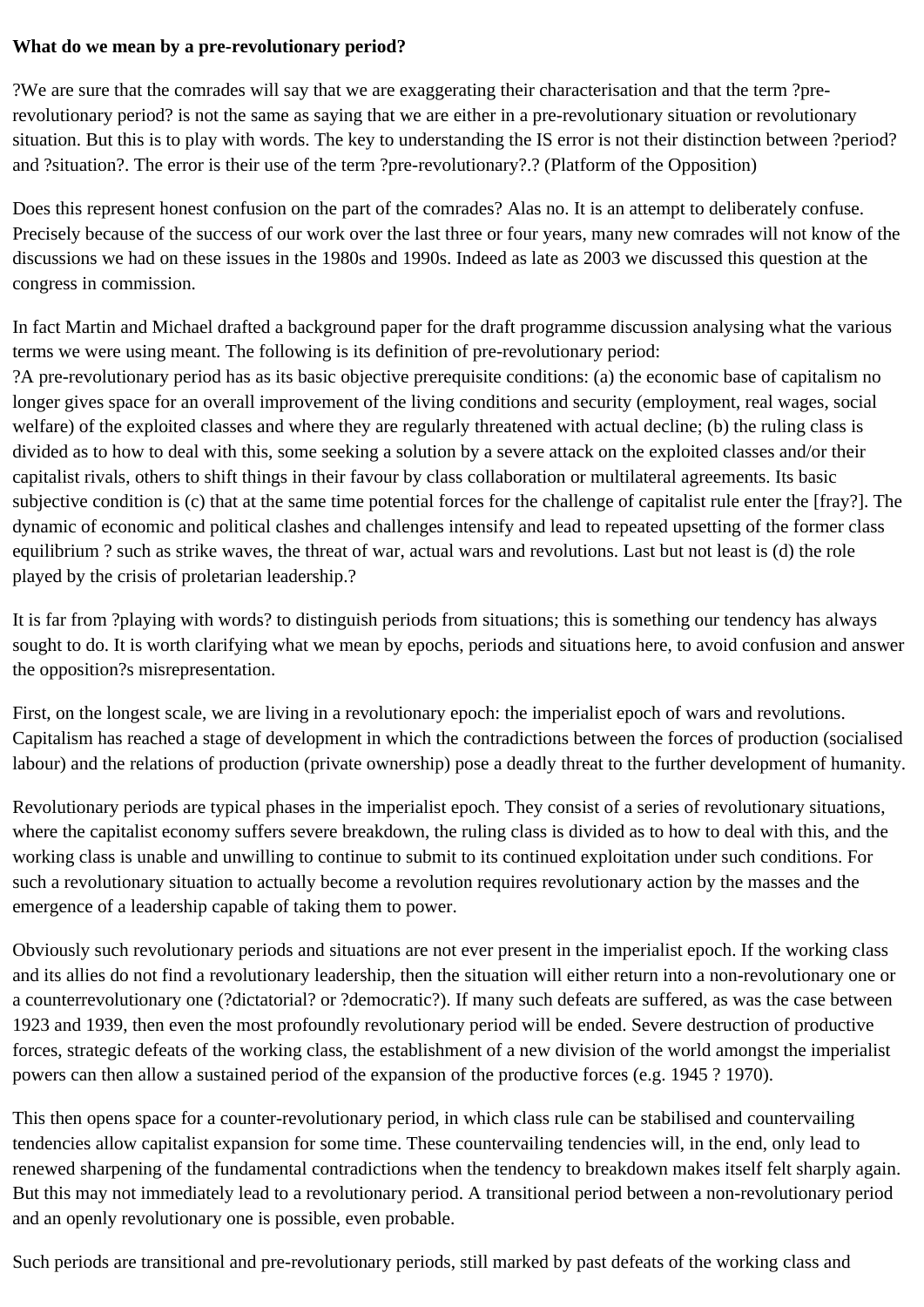popular masses and by the survival of the pre-existing imperialist order, even though its economic, political and social foundations are being undermined. Does this mean that such periods are inevitably followed by a revolutionary period? Not at all. It means only that they have the potential to be so. But if the working class and its allies in the other exploited classes do not actively and consciously realise this potential, another strategic defeat could be inflicted on them which may open up a counterrevolutionary period

A globalised bosses? offensive (neoliberal globalisation) motivated by their objective need to raise profit rates, a political expression of this (wars to grab resources and open up markets, formation of blocs and counter-blocs, federal EU, and so on), consequent increasing economic and political instability, the emergence of new or renewed social and workers? movements offering international resistance to neoliberalism: these are the fundamental traits of the current world period.

When the opposition platform talks about a period of transition we agree. But it is wrong to counterpose this concept of a transitional period to a pre-revolutionary one. To do so is simply to avoid the question ? what are we in transition to? We answer from non-revolutionary situations to an increasing number of pre-revolutionary situations and from some pre-revolutionary situations to revolutionary ones. The outcome is not determined in advance but by the course of working class struggle and our ability to intersect with it and influence it.

To shrug one?s shoulders like a post-modernist academic will not do. The working class needs and deserves an answer from Marxists. Of course our prediction will not have the force of natural scientific law. It will not be ?inevitable? if for no other reason that the defeats or victories of the working class and poor peasants will in large measure condition its development. We are aware that we have a perspective that is conditional, provisional and falsifiable. It must also be alternate ? it must state what will happen if key objective and subjective elements do not materialise.

But if it is to be of any practical use it has to say what is probable, what is the most likely course of development, which holds the most potential. On the basis of this the working class, its mass organisations and the revolutionary vanguard can plan their actions. On this basis revolutionaries must focus all their willpower and capacities to achieve this potential. That is not voluntarism ? or, if it is, then Lenin and Trotsky were the biggest voluntarists ever. Indeed that is what they were regularly accused of.

If the opposition comrades have a perspective based on a further one or two cycles at least of ?long wave? upswing, which mean greater stability for capitalism, lower levels of class struggle (except for a few ?exceptions? like Bolivia, Argentina, Venezuela, etc) then let them argue it at the congress. We simply disagree.

Bill?s document ?1992 ? today: a new upward long wave?, which erroneously claims to be an expression of Trotsky?s method in his 1923 article, The capitalist curve of development, does make this prediction of increased stability.

It claims, correctly, that the theory of long waves of capitalist development, ?each consisting of generally three cycles, either up or down? means that, if we started a new upward phase from 1992 to today, this would give us at least another ten years upward swing ? and, on the average of the long cycles that Bill quotes, this would last until 2013 or at the latest 2020.

Now of course if we can predict a long boom of 1950s and 1960s length and scale we want to know about it. The truth is always revolutionary.

But empirically there is no evidence of this beyond partial i.e. 7 to 11 year cyclical upturns, i.e. the trade cycle. In short there is no proof of this prediction.

What is more the long cycles theory of Kondratiev ? pragmatically adopted by the centrist Ernest Mandel to bolster his objectivist perspectives ? is not the same as Trotsky?s. Kondratiev was not a Marxist (in fact he was a populist). And Trotsky?s article is in fact a rejection of the cyclical character of the periods observable in the history of capitalism.

We strongly advise comrades to read Trotsky?s article. But for those who do not have it to hand we will quote its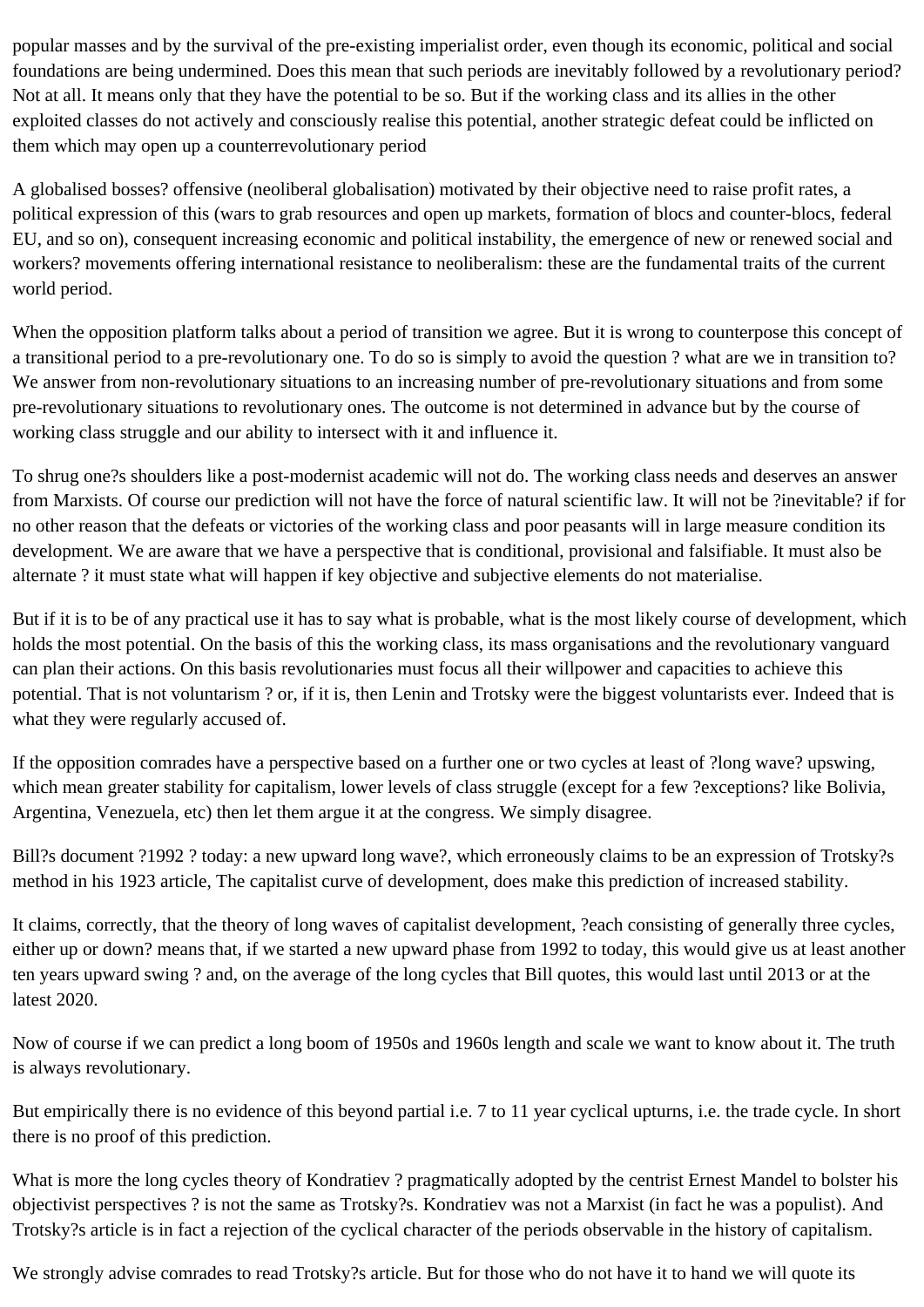decisive passage at length:

?But capitalism is not characterised solely by the periodic recurrence of cycles, otherwise what would occur would be a complex repetition and not dynamic development. Trade-industrial cycles are of a different character in different periods. The chief difference between them is determined by quantitative interrelations between the crisis and the boom period within each given cycle. If the boom restores with a surplus the destruction or constriction during the preceding crisis, then capitalist development moves upward. If the crisis, which signals destruction, or at all events contraction of productive forces, surpasses in its intensity the corresponding boom, then we get as a result a decline in economy. Finally, if the crisis and boom approximate each others force, then we get a temporary and stagnating equilibrium in economy. This is the schema in the rough.

?We observe in history that homogeneous cycles are grouped in a series. Entire epochs of capitalist development exist when a number of cycles is characterised by sharply delineated booms and weak, short-lived crises. As a result we have a sharply rising movement of the basic curve of capitalist development. There are epochs of stagnation when this curve, while passing through partial cyclical oscillations, remains on approximately the same level for decades. And finally, during certain historical periods the basic curve, while passing as always through cyclical oscillations, dips downward as a whole, signalling the decline of productive forces.

?It is already possible to refute in advance Professor Kondratiev?s attempt to invest epochs labelled by him as major cycles with the same ?rigidly lawful rhythm? that is observable in minor cycles; it is an obviously false generalisation from a formal analogy.

?The periodic recurrence of minor cycles is conditioned by the internal dynamics of capitalist forces and manifests itself always and everywhere once the market comes into existence. As regards the large segments of the capitalist curve of development (fifty years) which Professor Kondratiev incautiously proposes to designate also as cycles, their character and duration are determined not by the internal interplay of capitalist forces but by those external conditions through whose channel capitalist development flows. The acquisition by capitalism of new countries and continents, the discovery of new natural resources, and, in the wake of these, such major facts of ?superstructural? order as wars and revolutions, determine the character and the replacement of ascending, stagnating or declining epochs of capitalist development.?

It is thus quite clear that Trotsky is dealing with what one can call longer periods of world economy and politics. He is explicitly refuting the economic-cyclical character of these ?curves?; they are not ?major cycles?, because they do not depend on the internal logic of capitalist forces. They can be set in train, or broken by ?external conditions?, in particular ?such major facts of ?superstructural? order as wars and revolutions?. For Trotsky, therefore, these curves are not determined in advance, but subject to the class struggle. The question facing Bill and the tendency is, do they, contrary to Trotsky, believe that long curves ? or waves ? of capitalist development determine the class struggle?

Moreover Trotsky is offering a three type schema. A cyclical view such as that apparently adopted by Bill allows only two axes or curves ? up and down. Trotsky on the other hand recognises, upward curves, downward curves, and ?stagnation? curves remaining on approximately the same level.

Our perspectives do not analyse the period as a ceaseless and uninterrupted downward curve of world economy or upward curve of class struggle. Rather we characterise it as what Trotsky calls an ?epoch of stagnation when this curve, while passing through partial cyclical oscillations, remains on approximately the same level for decades?.

Of course we are more than willing to debate the empirical data ? though this will require much more serious work than sending articles from the Economist or OECD reports around or even counterposing GDP graphs since these do not easily identify rising and declining profit rates, the qualitative differences between imperialist and semi-colonial countries, the ups and downs of the trade cycle, etc. We are likewise willing to re-discuss methodological issues related to the Kondratiev long cycles and the unpardonable theoretical concessions Ernest Mandel made to this theory.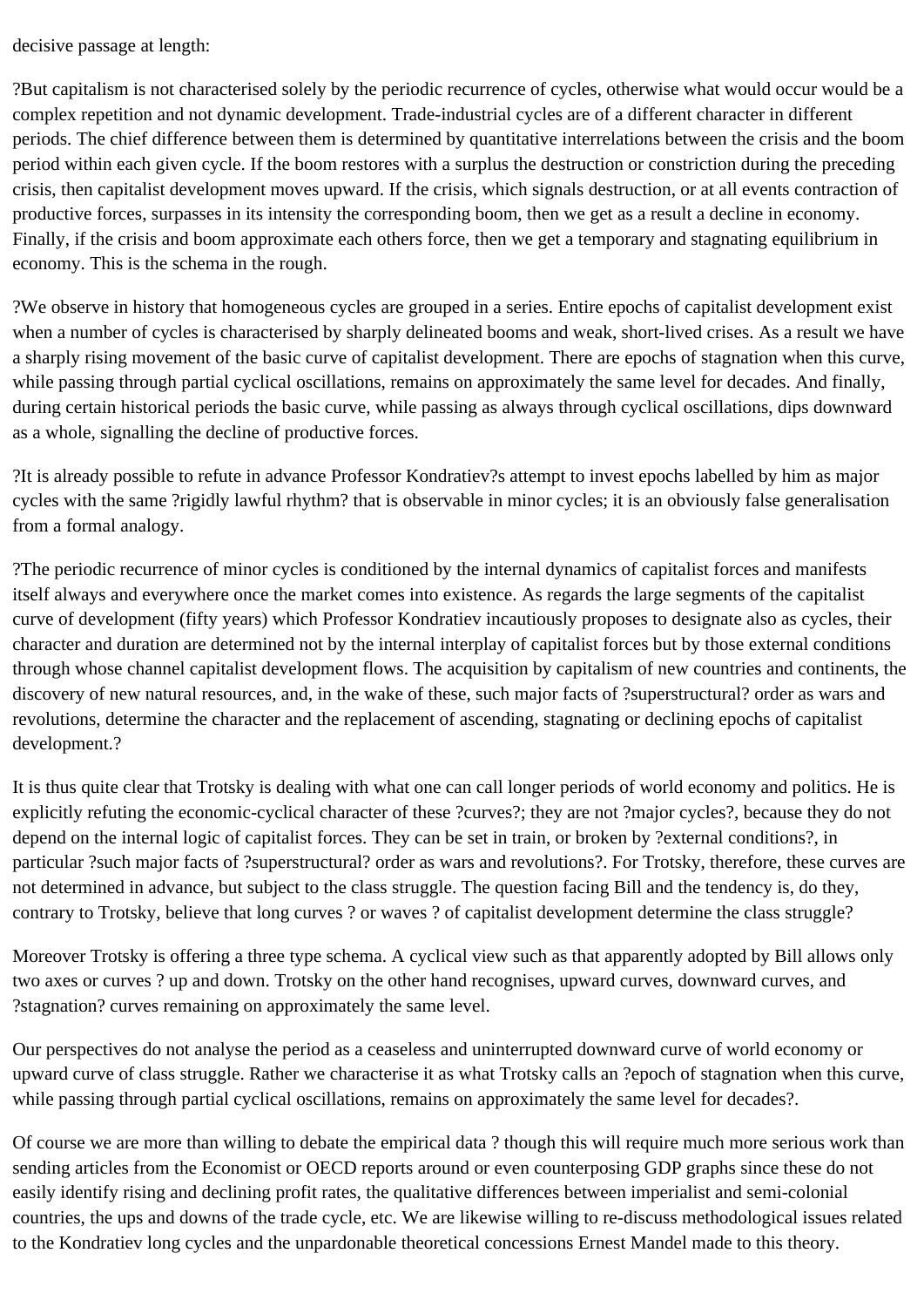But in reality what we wish to do, and will do, is to deepen our analysis of the globalisation period of the imperialist epoch in order to foresee what its first major crisis will be like and what the great revolutionary upheavals of the twentyfirst century will involve. Far from underestimating the rise of capitalism in China, this will be one of the important issues in the discussion before congress. So will the current trend to a decline in economic growth in Britain and long period of stagnation of growth rates in Europe. And far from being simply an economic discussion it will focus too on the enormous effects on the class struggle in Europe, North America and Japan, and last but not least the coming revolutionary explosion in China itself.

# **Epochs, Periods, Situations**

We have often observed that the classical Marxists used these terms somewhat interchangeably and that you have to be careful and look at the context to make sure whether time spans of months, a few years, or a decade or even decades are being talked about. We could try to reduce this to set of definitions but would in all probability fall into sheer pedantry. But let us at least clear up what we were talking about at our congress since the opposition has tried to throw sand in people?s eyes on this question.

What does our characterisation of the period we are living through mean in political terms? We say quite clearly that we are now in a period not just of the slow, organic recovery from the defeats of the 1980s and early 1990s that characterised the years 1995 to 2000 but of a more pronounced recomposition of the fighting forces of the working class, a growing resistance to globalisation and the USA?s new world order.

Certainly it does not mean, as the opposition claim, that we think the whole world is in a simultaneous prerevolutionary ?political situation? such as Trotsky described in the opening sections of the Transitional Programme, where he said that ?without a socialist revolution, in the next historical period at that, a catastrophe threatens the whole culture of mankind.? That catastrophe ? i.e. the Second World War ? began only one year after Trotsky wrote these words.

The sixth congress of the League was explicit that we were not talking about a situation (a few months, at most year or two), but a longer period, maybe a decade or more, whose duration would be determined by ?objective? factors, economic crises, inter-imperialist rivalry, wars of occupation, but also by subjective ones, revolutionary upsurges and, critically, what steps the working class took to resolve its crisis of leadership.

Nor did we imagine that we should discount major unevenness in the world: Britain and America?s early neoliberal revolution compared to Germany, France and Italy?s oft delayed and still incomplete neoliberal ?reforms?; the weakened and right wing led unions in the USA and Britain compared to relatively unbroken unions in continental Europe; the existence of new forms of mobilising bodies in Italy and France and their absence or weakness in Germany and Britain; the new populist plebeian class alliances in Latin America and Africa. Our perspective has to be based on the combined and uneven development of the period.

Our perspectives certainly held that overall we were witnessing a rising tide of resistance to neoliberalism and imperialist war. They referred to the pre-revolutionary and revolutionary situations in Argentina, Bolivia, Venezuela, to the then ongoing second Palestinian Intifada, to general strikes in South Africa, to the Italian workers fightback against Berlusconi and the unprecedented antiwar mobilisations of 2002-03. The background documents on world political perspectives submitted to the 2004 IECs and to the last IEC (June 2005) have added to these the French and Spanish strike waves. The tempo of their emergence has risen and fallen but it has not disappeared. The French No campaign and the emergence of the Linkspartei in Germany ? integrally linked to the anti-neoliberal reformist forces represented in the ESF ? have also put stumbling blocks in the road of ?reform.? The recent one day general strikes in France, Belgium, India and South Africa all bear witness to the fact that there has been no permanent downturn in this wave of struggle, though downturns in individual countries are both possible and inevitable after defeats or major upsurges.

But, while workers and peasants are resisting the neoliberal offensive, they are nonetheless defending themselves, not engaging in a generalised offensive. The opposition?s claim that we are saying the latter is another misrepresentation.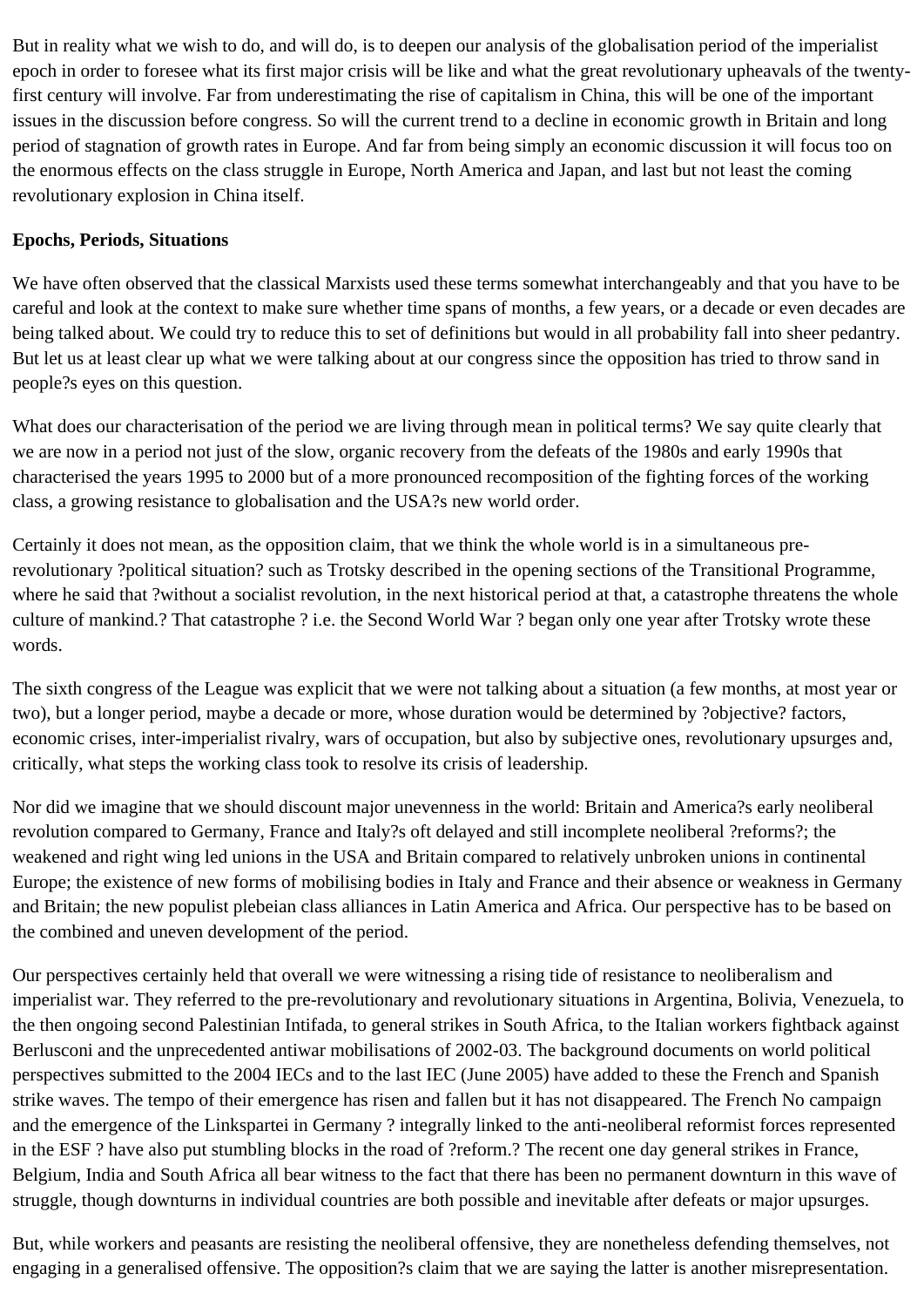Our central point is that this will be impossible unless the working class creates an international organisation to coordinate and lead it.

This is why the League characterises this period as a pre-revolutionary i.e. one where the crisis of leadership of the working class and its allies is the main obstacle to its transformation into a new revolutionary period.

A transformation of this period into a world revolutionary one is far from inevitable ? because this cannot remain an objective process alone, a spontaneous, semi-conscious one. It must become a conscious revolutionary movement. A series of strategic defeats for the most militant or well organised working class or popular movements could see a new counterrevolutionary or at least non-revolutionary period open up. But it is far from inevitable that the present crisis of leadership will block any further development towards revolutionary situations. Economic recession, either national, regional or global, military reverses for the world superpower in Iraq, Afghanistan, Iran would make this more likely. Such events would in turn improve the conditions for taking real steps to overcoming the crisis of leadership.

Those are the conditions that we seek to address in our programme, in slogans addressed to the crisis of leadership and to the arenas we work in, in the methods we use.

So what does the opposition say about these perspectives? As before it grossly misrepresents them by wrenching phrases out of context and putting construction on them that they will not bear. Then on the basis of such doctored quotes they go on to accuse us of abandoning positions that are explicitly argued for in the very documents they are misquoting from.

### **Should we agitate for the Fifth International within the anticapitalist movement?**

The opposition platform tells us, quoting from the Congress Perspectives:

?But neither the ESF nor the marches against the war were purely a ?mass and proletarian form? of ?a new mass international taking shape?.?

But here is the whole paragraph they are quoting from:

?Important elements of a new mass international are taking shape. This process was expressed first in the wave of coordinated international protests against capitalist globalisation. It assumed mass and proletarian form in vast marches against imperialist war. And it achieved a political expression in the Social Forum in Florence, the largest and most extensive assembly of international working class and anticapitalist movements since the 1920s, in a wave of international solidarity with the Palestinian people, and in a worldwide explosion of anger against US imperialism.?

Clearly what we are talking about is the huge international movements ? not the structures, let alone the existing reformist leaders ? of the ESF or WSF.

The platform sneers ? ?The ESF is not the International in waiting.? Whoever said it was? But the ESF and all its similar and parallel gatherings are huge forums where internationalist, anti-war, anticorporate and anticapitalist militants gather.

Should we really not address these large numbers of militants with our call for a Fifth International?

Mockery of the statement that the call for the Fifth International can become ?a simple agitational slogan? is very revealing. For the entire Leninist tradition of the MRCI, LRCI and LFI agitation is simply a priority message to be addressed to large number of people. If we believe that a new International, a Fifth International, is a vital necessity for the working class in its struggle against globalisation then we have to present it in agitational form to the largest audience we can. This does not in any way preclude presenting our full programme in propaganda to the small audiences who will listen to us in circles, our own public meetings etc. But to suggest that the main or sole way to present the slogan is through propaganda aimed at a few is to grossly misunderstand the period we are in and the fact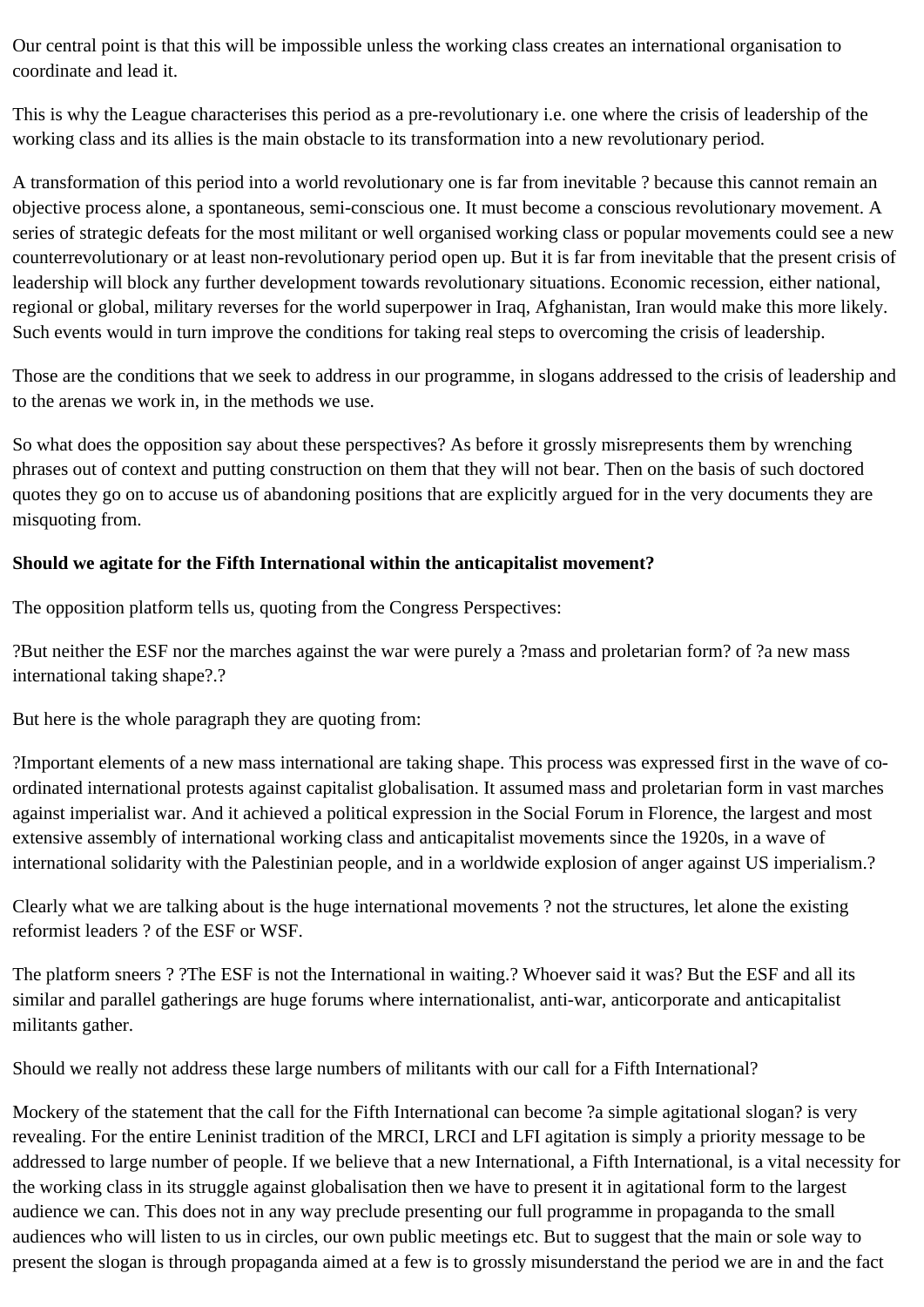that mass forces are assembling in great forums to debate how to resist neoloiberalism.

We are then told by our opposition that

?the formation of a new International through a struggle at the ESF is not the most likely way in which a new International will be forged?.

Why we are not told. Nor are we told where else is more propitious, a more advantageous forum.

We are told that this is a breach with ?our tradition of seeking co-thinkers amongst the international political tendencies by engaging with those we identify as the most leftward moving centrists?.

Where are these leftward moving centrists to be found? Not it would seem at the ESF or WSF or suchlike gatherings. But why not? Is it really likely that leftward moving centrists cannot be bothered to engage with tens, even hundreds of thousands of young anticapitalists and left reformists at forums like the ESF and the WSF? This seems to us highly unlikely. Rather we would assume that a left centrist group moving towards more revolutionary politics would want to get involved in anticapitalist and antiwar mobilisations, would be seeking to influence and win over young people newly drawn into struggle, to meet those engaged in the mass struggles in Italy, Germany, France, Spain, Bolivia, Argentina and so on. Since it is precisely these arenas where real left reformist, Stalinist, populist misleaders can be encountered and confronted live (not just in literary exposures), we can hope to contact leftward moving militants there who like us want to fight the bourgeois and petit-bourgeois forces.

Wherever we can meet the broadest number of people engaged in such struggles, we also stand the chance of meeting those centrists who have any political life left in them. What is wrong with the Opposition platform, what would really be a lifeless schema, what never was ?our tradition?, is the belief that the first and indispensable stage in the creation of the new International must be to build up our own tendency by discussions with left-centrist organisations.

Our perspective of raising the call in the anticapitalist movement, in the mass organisations of the working class, to break from capitalism and its agents and move towards the foundation of a Fifth International was included not only in our perspectives but in our programme. Leading members of the opposition explicitly endorsed this perspective. Some, like Stuart, even criticised the Fifth International slogan at the time because in his view it would prevent us from appealing to ? the mass forces in the ESF! Precisely the opposite reason to the one he would give today, no doubt?

Can the Opposition seriously object that we raise this slogan agitationally in the assemblies and meetings of hundreds (European Preparatory Assemblies) tens of thousands (ESFs) and hundreds of thousands (the WSF)?

The suggestion that the IS concentrates our attention on ?the tops? at the EPA is a hollow one. On a national scale was it right to attend the leadership bodies of the Socialist Alliance and the Stop the War Coalition? Did we gain nothing from confronting the reformists and the centrists there? Did it contradict activity in all the mass forums? On the contrary it aided our whole intervention, helped us to get the clearest view of what the centrist and reformist leaders were up to. Does anything make an international body like the ESF less worthy of intervention than a national one?

The Opposition Platform?s jeers about measuring our success in terms of applause at the ESF or WSF ring a little hollow. Would the comrades jeer in a union conference or anti-antiwar assembly if our calls receive enthusiastic support from the rank and file? Whilst revolutionaries must be able to stand up to unpopularity and isolation it is our objective to win people over, especially in situations of mass struggle or resistance.

We are told that calling for the Fifth International at the ESF and the WSF is a ?magic solution, a shortcut to the formation of a new International that avoided the painstaking tasks of arguing communist politics and programme.?

Why? This completely misunderstands the way agitation in large arenas of struggle and debate relate to the discovery of co-thinkers.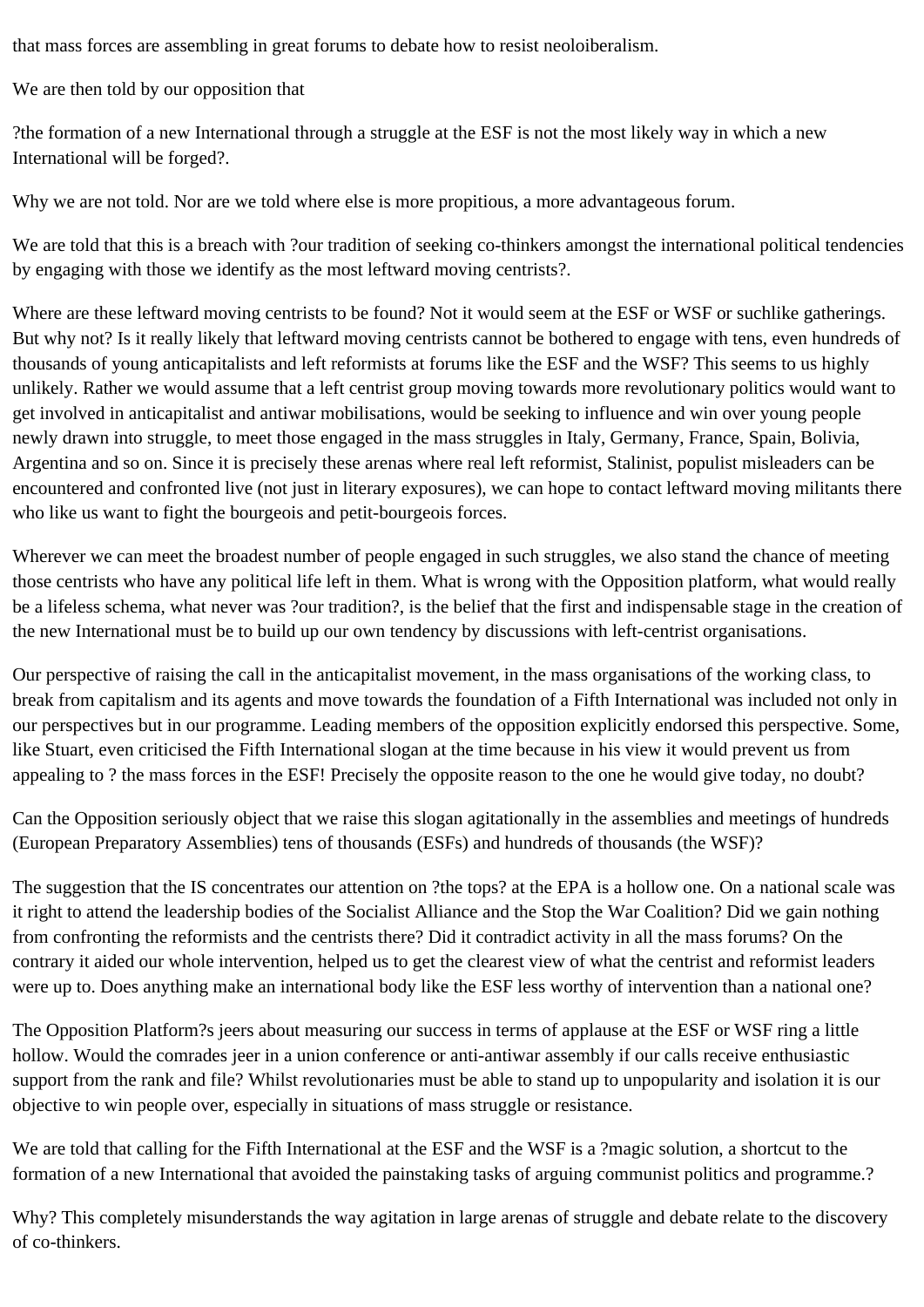As for the suggestion that making this call to the anticapitalist movement means that we are abandoning the struggle against the misleaders, the struggle for a Leninist party, programme and international, then the comrades should read a bit more of the documents they are so blatantly misrepresenting.

?The Fifth International must be the re-emergence at a higher level of ALL four preceding Internationals. A common feature of the fight for and the initial building of the three mass Internationals (and even in a curtailed way in Trotsky?s struggle for the Fourth) is the attempt to draw all mass forces, seriously moving to the left, towards the task of founding the new International. The aim is not to split the difference with reformism or to ?build a centrist International? but to win the mass forces ? many presently still reformist or centrist ? to a revolutionary programme whilst engaging in common action around the key issues facing the world working class movement at that particular period/conjuncture.?

If we wanted to retreat from our full programme, why do the comrades think we re-drafted and re-elaborated it for adoption at the congress? We included in this a political strategy for the movement based upon the need for a revolution to smash the state and seize power.

We have coupled this call with transitional slogans that address the need to organise and take forward the anti-capitalist movement.

Some of our best successes have undoubtedly come through our youth work. Certainly, in the current movement young people have shown that they can learn the revolutionary lessons of struggle faster than older workers. This factor is illustrated by the growth of Revolution in Britain, Germany, Austria, Indonesia and Australia. That?s why the call for a revolutionary youth international addressed to the young militants of the ACM remains a key component of our broader political strategy. Incidentally, it also refutes the Opposition?s taunt that ?since 1997 the party building perspectives of the LRCI/LFI have failed miserably.? Are they really unaware of the powerful renewal of our ranks that is underway through the recruitment of new layers of young people in England, Germany, Austria?

The Youth Assembly at the London ESF marked a good start to making some headway with the call for a youth international. Far from being on a low political level we are combining our street activism on the ground with the development of a serious, thinking, Marxist leadership for Revolution nationally and internationally. We have invested a lot of political and financial capital in consolidating the Revolution group in Indonesia around our politics and hope to out of this work to soon found a section of the League. If we succeed in this it will be the first section that we have had in a semi-colonial country for over ten years.

Since, the last congress we have produced two copies of our new theoretical journal Fifth International and a pamphlet on the anticapitalist movement. This is already three times as many as were produced between the 5th and 6th congresses. We aim to produce two more theoretical journals before the next congress.

This year alone, our newswire has carried reports and critical political analysis on the emergence of new social and workers movements in China, the revolutions and counter revolutions that have taken place in Central Asia, the victory of the French workers in the referendum on the constitution, the revolutionary upheavals in Bolivia, and the fight to build a working class party in Germany.

We are implementing a programme of re-organisation and rationalisation of the L5I web presence. Our aim is that the website is rich not only in global news items but also the theoretical work and documents that we have written that taken together amount to the theoretical heritage of our tendency.

Winning contacts and supporters in Latin America must become a central priority in the period ahead. We must aim to orient to the social and working class movements there. Here, in the hot bed of resistance to globalisation, is where we will find those closest to our political programme and perspective.

At the World Social Forum, we engaged in a day?s worth of talks with the Revolutionary Socialists, a split from the PTS who reject their stupid and sectarian position on the WSF amongst many other things. They are certainly centrist, not least because they think the use of the term is sectarian, but we should discuss with them because they were very